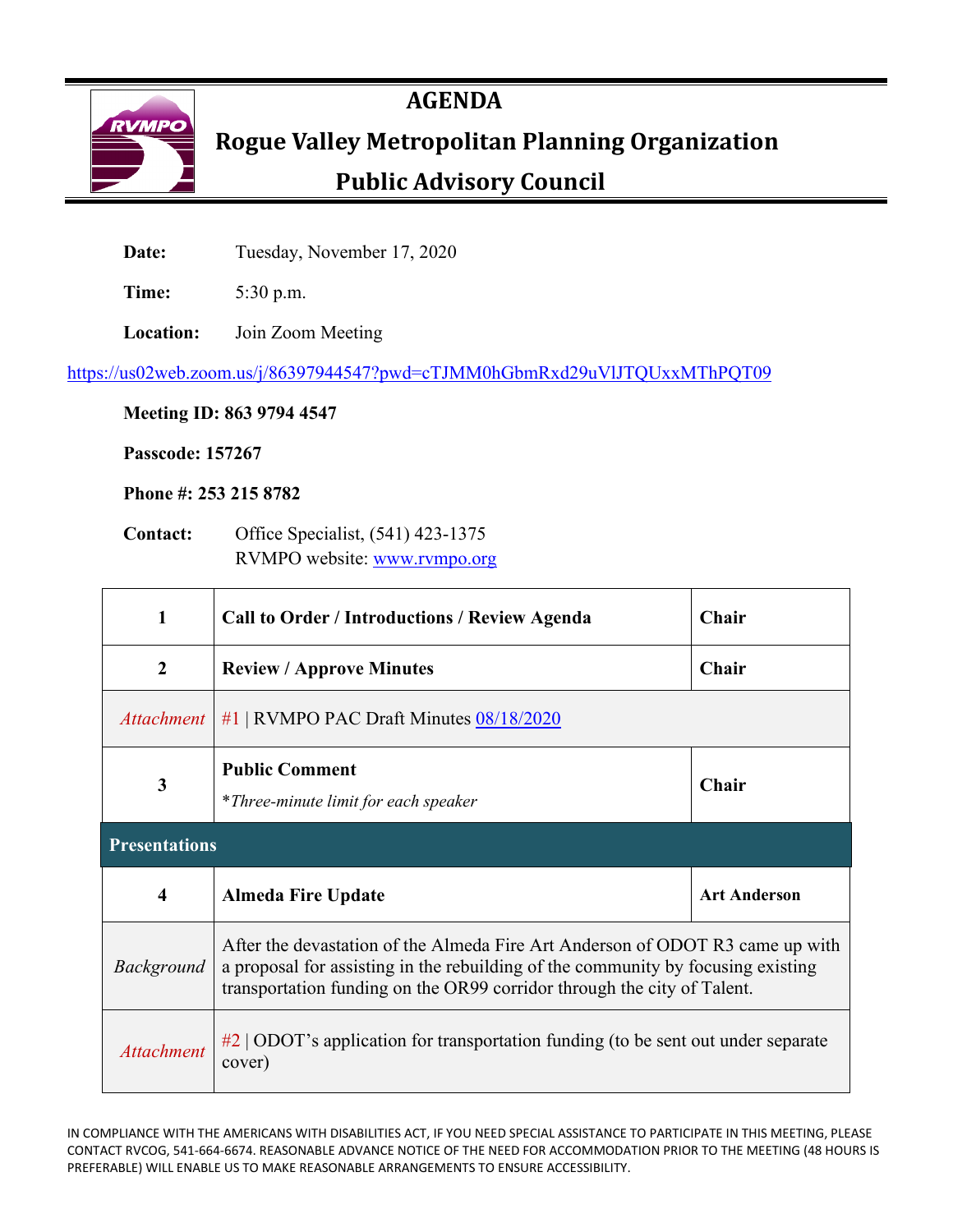| <b>Action</b><br>Requested | Recommendation to the Policy Committee on ODOT application                                                                                                                                                                                                                                                                                                                                                     |                        |  |  |  |  |  |  |
|----------------------------|----------------------------------------------------------------------------------------------------------------------------------------------------------------------------------------------------------------------------------------------------------------------------------------------------------------------------------------------------------------------------------------------------------------|------------------------|--|--|--|--|--|--|
| 5                          | Amendments to the 2021–2024 Transportation<br><b>Ryan MacLaren</b><br><b>Improvement Program (TIP)</b>                                                                                                                                                                                                                                                                                                         |                        |  |  |  |  |  |  |
| <b>Background</b>          | The TAC is being asked to review the adoption of amendments to the 2021–2024<br>Transportation Improvement Program (TIP) to include the following project(s):<br><b>RVTD Bus Procurement</b><br>The 21-day public comment period and public hearing was advertised on or before<br>Monday, November 2, 2020 in the Medford Mail Tribune, and information is<br>currently available on the RVMPO website.       |                        |  |  |  |  |  |  |
| <b>Attachment</b>          | $#3$   TIP Amendments                                                                                                                                                                                                                                                                                                                                                                                          |                        |  |  |  |  |  |  |
| <b>Action</b><br>Requested | Recommendation of approval to the Policy Committee.                                                                                                                                                                                                                                                                                                                                                            |                        |  |  |  |  |  |  |
| 6                          | <b>Mike</b><br>Discussion and Recommendation on Moving to Monthly<br>Montero/Karl<br><b>Meeting Schedule</b><br>Welzenbach                                                                                                                                                                                                                                                                                     |                        |  |  |  |  |  |  |
| Background                 | At several meetings over the past few years a number of PAC members have<br>expressed frustration at not being able to weigh in on all pertinent items that come<br>before the Policy Committee due to the bi-monthly meeting schedule. Staff is<br>suggesting that the Public Advisory Council discuss this issue and, if desired,<br>develop a recommendation for the Policy Committee                       |                        |  |  |  |  |  |  |
| <b>Attachment</b>          | #4 Existing By-laws                                                                                                                                                                                                                                                                                                                                                                                            |                        |  |  |  |  |  |  |
| <b>Action</b><br>Requested | Recommendation of approval to the Policy Committee.                                                                                                                                                                                                                                                                                                                                                            |                        |  |  |  |  |  |  |
| <b>Discussion Items</b>    |                                                                                                                                                                                                                                                                                                                                                                                                                |                        |  |  |  |  |  |  |
| 7                          | <b>RTP Projects and Revenue Streams</b>                                                                                                                                                                                                                                                                                                                                                                        | <b>Karl Welzenbach</b> |  |  |  |  |  |  |
| Background                 | Every four years this MPO is required to update its long-range plan or Regional<br>Transportation Plan (RTP). Staff had requested that each jurisdiction review their<br>projects which were included in the previous update and make any necessary<br>Staff is providing a spreadsheet which includes all of the projects<br>changes.<br>submitted by the jurisdictions as well as projected revenue streams. |                        |  |  |  |  |  |  |
| <b>Attachment</b>          | #4   RTP Combined list                                                                                                                                                                                                                                                                                                                                                                                         |                        |  |  |  |  |  |  |

IN COMPLIANCE WITH THE AMERICANS WITH DISABILITIES ACT, IF YOU NEED SPECIAL ASSISTANCE TO PARTICIPATE IN THIS MEETING, PLEASE CONTACT RVCOG, 541-664-6674. REASONABLE ADVANCE NOTICE OF THE NEED FOR ACCOMMODATION PRIOR TO THE MEETING (48 HOURS IS PREFERABLE) WILL ENABLE US TO MAKE REASONABLE ARRANGEMENTS TO ENSURE ACCESSIBILITY.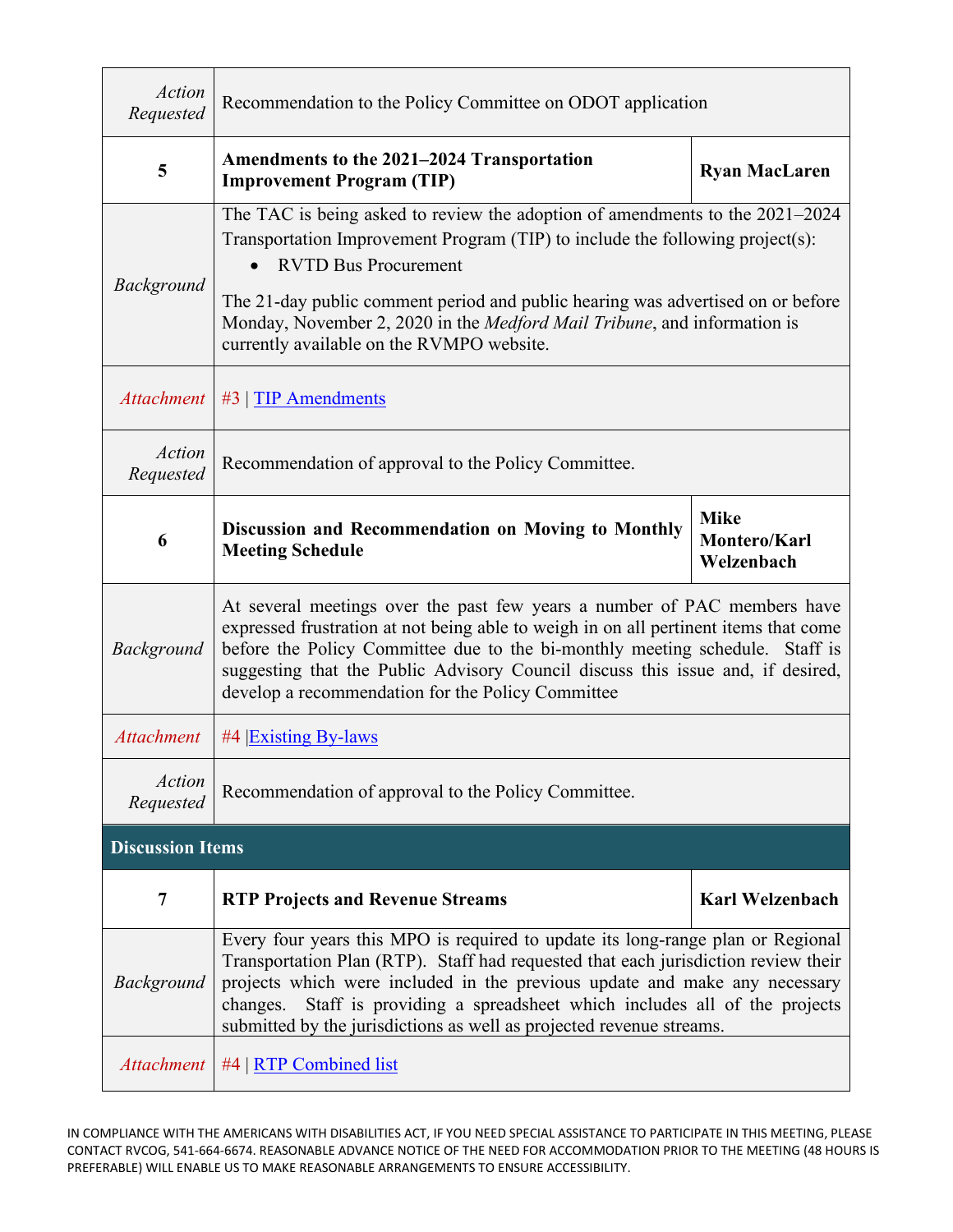| <b>Regular Updates   Standing Items</b> |                                                                                                           |                        |  |  |  |  |  |
|-----------------------------------------|-----------------------------------------------------------------------------------------------------------|------------------------|--|--|--|--|--|
| 8                                       | <b>MPO Planning Update</b>                                                                                | <b>Karl Welzenbach</b> |  |  |  |  |  |
| 9                                       | <b>Other Business</b>                                                                                     | Chair                  |  |  |  |  |  |
| 10                                      | <b>Next Meeting</b><br>The next PAC meeting is scheduled for January 19, 2021 at<br>$5:30$ p.m. at RVCOG. | <b>Chair</b>           |  |  |  |  |  |
| 11                                      | <b>Adjournment</b>                                                                                        | <b>Chair</b>           |  |  |  |  |  |

- The next RVMPO PAC meeting is scheduled for **Tuesday, January 19, 2021, at 5:30 p.m.** in the Jefferson Conference Room, RVCOG, Central Point.
- The next RVMPO Policy Committee meeting will be **Tuesday, November 24, 2020 at 2:00 p.m.** in the Jefferson Conference Room, RVCOG, Central Point.
- The next RVMPO TAC meeting will be **Wednesday, December 9, 2020 at 1:30 p.m.** in the Jefferson Conference Room, RVCOG, Central Point.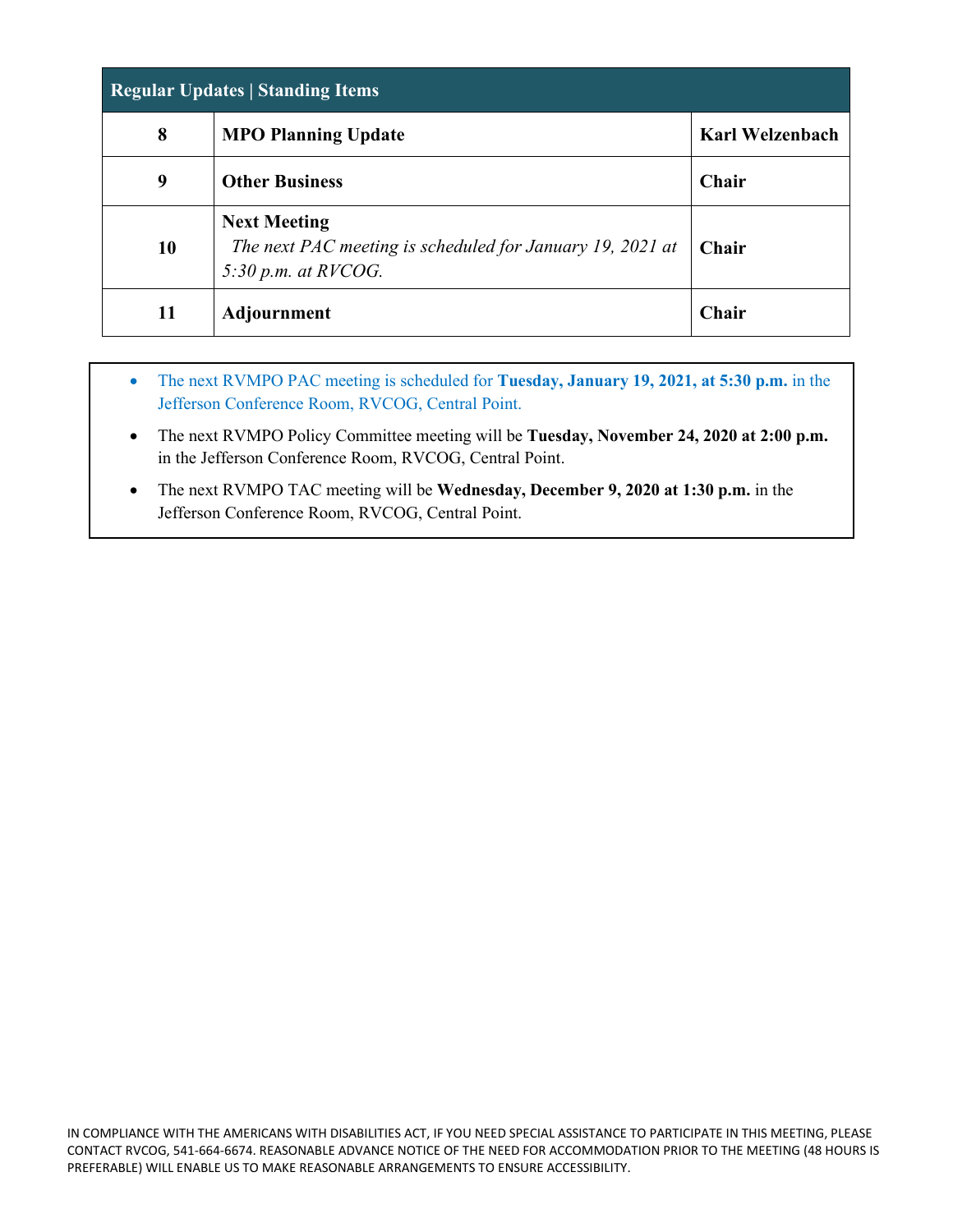<span id="page-3-0"></span>

# **Summary Minutes Rogue Valley MPO Public Advisory Council** *August 18, 2020*

The following attended:

| <b>Involvement Area</b> | <b>Appointee</b>      | <b>Phone Number</b> |  |  |  |
|-------------------------|-----------------------|---------------------|--|--|--|
| Ashland                 | Mary Wooding          | 482-1066            |  |  |  |
| <b>Central Point</b>    | Jennifer Boardman     | 630-0387            |  |  |  |
| Central Point           | Larry Martin          | 664-3778            |  |  |  |
| Eagle Point             | Mike Stanek           | 821-1804            |  |  |  |
| Jacksonville            | Ron Holthusen         | 994-5040            |  |  |  |
| <b>Special Interest</b> | <b>Appointee</b>      | <b>Phone Number</b> |  |  |  |
|                         |                       |                     |  |  |  |
| Bicycle/Pedestrian      | Edgar Hee, Vice Chair | 734-4872            |  |  |  |
| Freight Industry        | Mike Montero, Chair   | 779-0771            |  |  |  |
| Public Health           | Michael Polich        | 608-3802            |  |  |  |
| Senior                  | Robin Lee             | 773-7185            |  |  |  |
|                         | <b>Staff</b>          |                     |  |  |  |

# **RVMPO PAC Agenda Packet:** [August 18, 2020](http://rvmpo.org/wp-content/uploads/2019/09/Agenda-Packet-2.pdf)

**Meeting Recordings:** Unavailable

## **1. Call to Order / Introductions/ Review Agenda**

*5:30 p.m.*

#### **2. Review / Approve Minutes**

*Motion to approve the RVMPO PAC July 21, 2020 minutes. Seconded.*

*No further discussion.*

*The motion carried unanimously by voice vote.*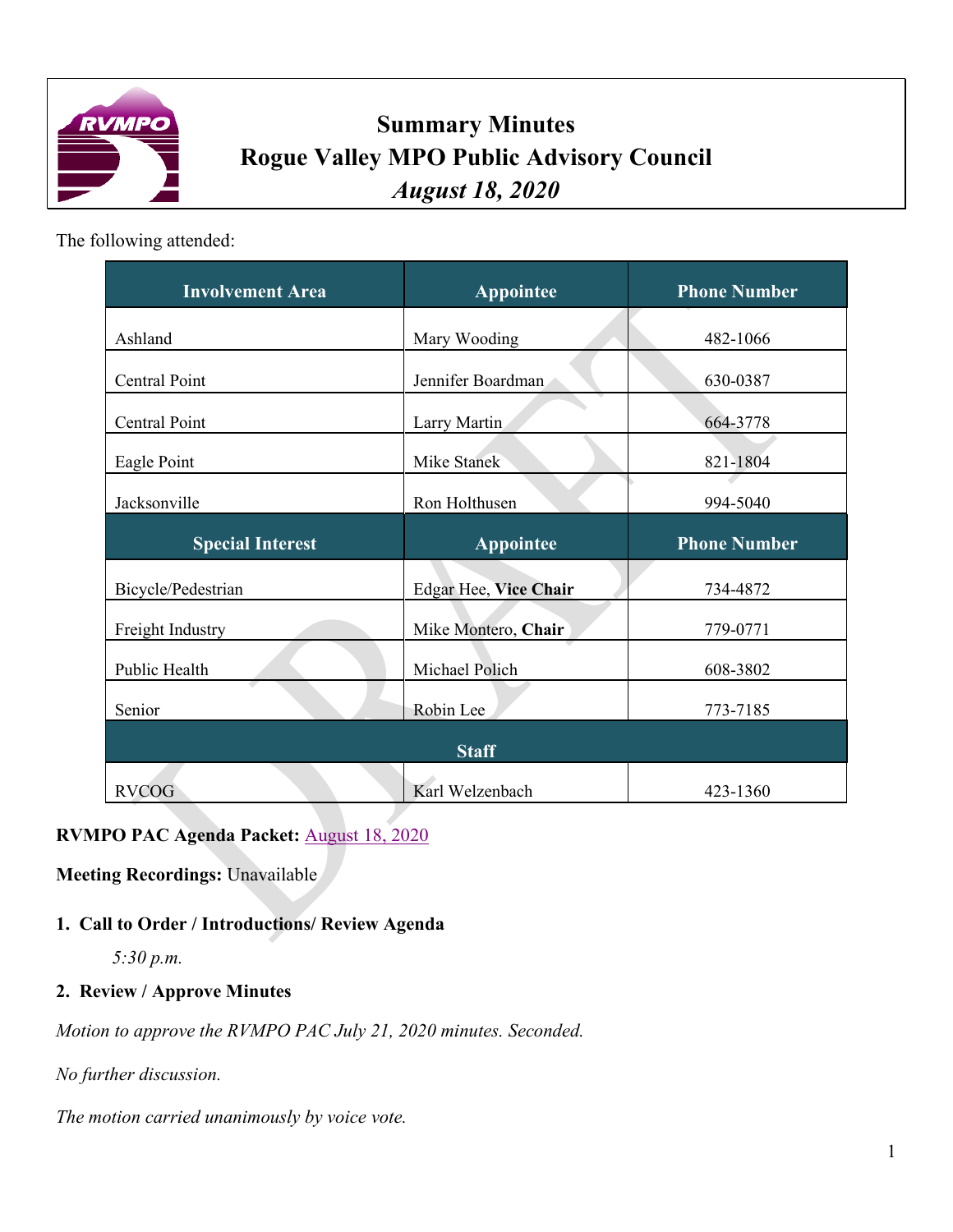#### **3. Public Comment**

*No Comments*

# *Action Items*

#### **4. Review and Letter of Approval of Performative Measures as Delineated by Dept. Of Transportation**

*Motion to recommend to the RVMPO Policy Committee approve signing the Letter of Approval. Seconded.* 

*No further discussion.*

*The motion carried unanimously by voice vote.*

# *Discussion Items*

#### **5. Oregon Department of Transportation Projections of Revenue**

# *Regular Updates*

#### **6. MPO Planning Update**

*Provided by Karl.*

#### **7. Other Business**

**8. Next Meeting:** *The next PAC meeting is September 15, 2020 at 5:30 p.m.*

#### **9. Meeting Adjourned**

#### **Scheduled Meetings:**

RVMPO PAC | Tuesday, September 15, 2020 @ 5:30 pm

RVMPO TAC | Wednesday, September 9, 2020 @ 1:30 p.m.

RVMPO Policy Committee | Tuesday, September 22, 2020 @ 2:00 p.m.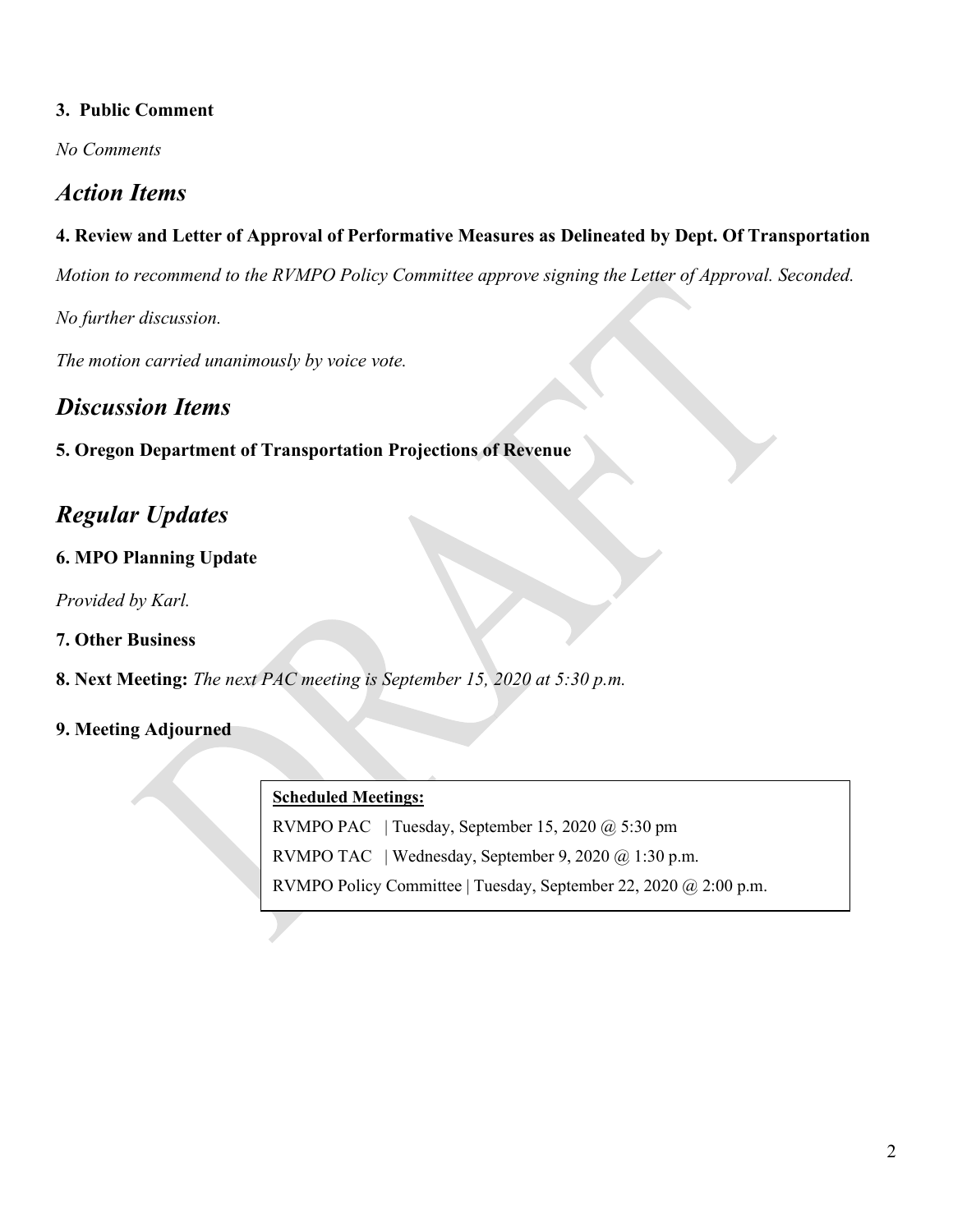<span id="page-5-0"></span>

| DATE: | November 2, 2020                          |
|-------|-------------------------------------------|
| TO:   | <b>RVMPO Technical Advisory Committee</b> |
| FROM: | Ryan MacLaren, Senior Planner             |
|       | SUBJECT: TIP Amendments                   |

The TAC is being asked to make recommendations to the Policy Committee on the proposed TIP amendments described below and on the following pages. The Policy Committee will hold a public hearing at 2:00 p.m. on Tuesday, November 24, 2020 to consider adoption of the proposed TIP amendments. A press release for the 21-day public comment period and public hearing was sent on or before November 2<sup>nd</sup> to the Medford Tribune, and information is currently available on the RVMPO website. Information on the projects is enumerated, below:

#### **A. Add Project in TIP: RVTD Bus Procurement (KN TBD)**

Description: Purchase of Six ADA Accessible Low Floor, CAA Compliant, CNG Buses for Service Expansion

|                                | Project Description RTP Project<br>Number Air Quality Status<br><b>Project Name</b>                  |     |                                         | Key#       | Federal Fiscal Year | Phase            | Federal   |                    | <b>Federal Required Match</b> |         |               | Total Fed+Reg Match | Other |        | <b>Total All Sources</b> |
|--------------------------------|------------------------------------------------------------------------------------------------------|-----|-----------------------------------------|------------|---------------------|------------------|-----------|--------------------|-------------------------------|---------|---------------|---------------------|-------|--------|--------------------------|
|                                |                                                                                                      |     |                                         |            |                     |                  |           | <b>Source</b>      |                               |         | <b>Source</b> |                     |       | Source |                          |
| <b>RVTD</b>                    |                                                                                                      |     |                                         |            |                     |                  |           |                    |                               |         |               |                     |       |        |                          |
| <b>RVTD Bus</b><br>Procurement | Purchase of Six ADA<br>Accessible Low<br>Floor, CAA Compliant,<br>CNG Buses for<br>Service Expansion |     |                                         |            |                     | Planning         |           |                    |                               |         |               |                     |       |        |                          |
|                                |                                                                                                      | n/a | Exempt (Table 2)<br><b>Mass Transit</b> | <b>TBD</b> | 2021                | Design           |           | 2,687,000 5339 (b) |                               | 895,500 | <b>RVTD</b>   | 3,582,500           |       |        | 3,582,500                |
|                                |                                                                                                      |     |                                         |            |                     | Land Purchase    |           |                    |                               |         |               |                     |       |        |                          |
|                                |                                                                                                      |     |                                         |            |                     | Utility Relocate |           |                    |                               |         |               |                     |       |        |                          |
|                                |                                                                                                      |     |                                         |            |                     | Construction     |           |                    |                               |         |               |                     |       |        |                          |
|                                |                                                                                                      |     |                                         |            |                     | Other            |           |                    |                               |         |               |                     |       |        |                          |
|                                |                                                                                                      |     |                                         |            | Total FFY21-24      |                  | 2,687,000 |                    |                               | 895,500 |               | 3,582,500           |       |        | 3,582,500                |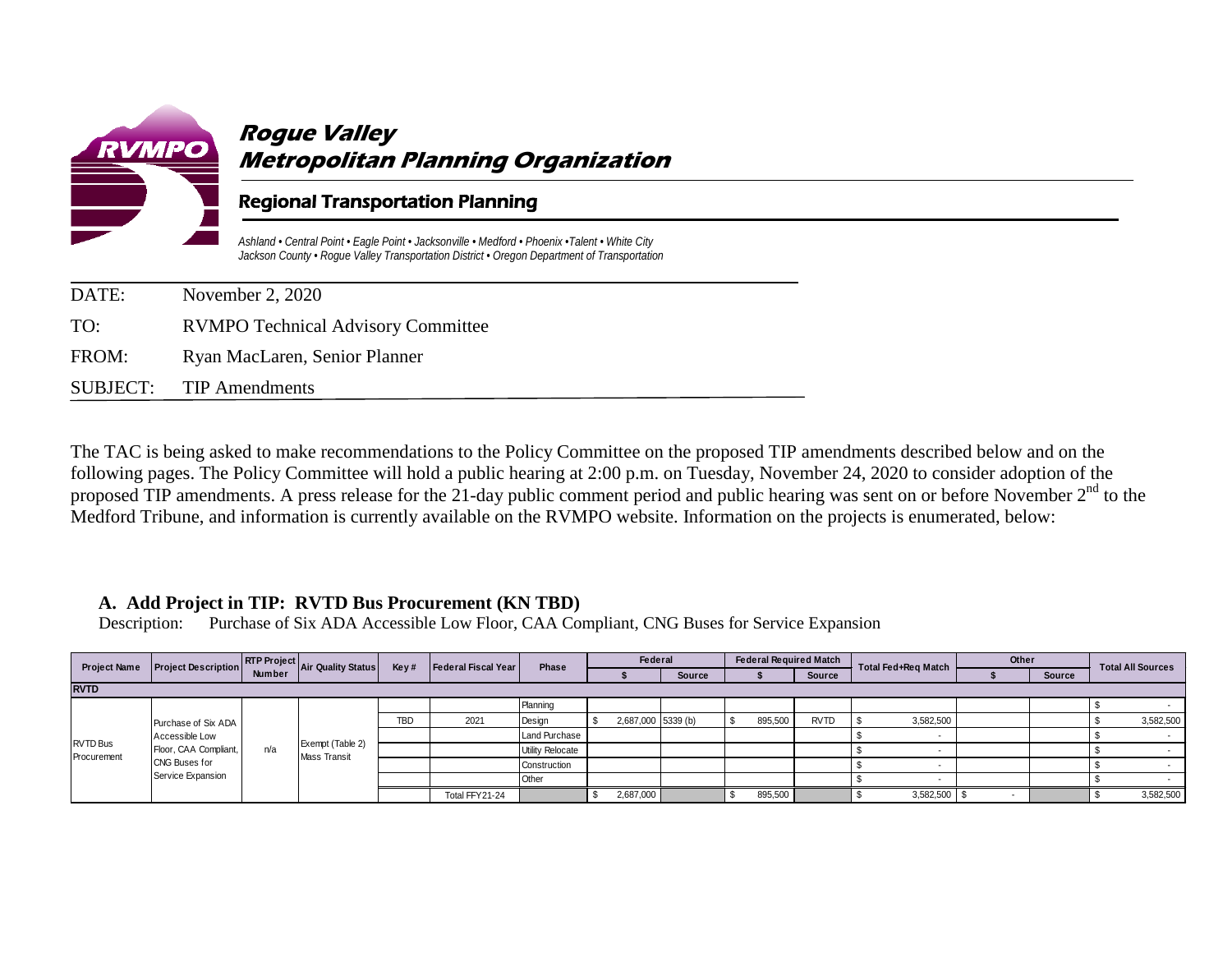### <span id="page-6-0"></span>**BYLAWS ROGUE VALLEY COUNCIL OF GOVERNMENTS (RVCOG) METROPOLITAN PLANNING ORGANIZATION (MPO) PUBLIC ADVISORY COUNCIL (PAC)**

#### **Article I**

#### Name

This council shall be known as the Public Advisory Council of the Rogue Valley Metropolitan Planning Organization (RVMPO).

#### **Article II**

#### Purpose

The Public Advisory Council serves as a community forum to exchange information, convey input from the public, and ascertain public opinion on transportation planning activities of the RVMPO.

Section 1. Duties of the Public Advisory Council

- a. Represent the interests of citizens within the respective Citizen Involvement Areas delineated in the Citizen Involvement Areas Map, or topical area of interest, as defined in the RVMPO Public Participation Plan.
- b. Serve as a communication link between the public and RVMPO regarding transportation planning activities.
- c. Provide feedback to RVMPO staff during the development and implementation of the Regional Transportation Plan, the Metropolitan Transportation Improvement Program and air quality conformity activities.
- d. Provide recommendations to the MPO Policy Committee.

#### **Article III**

#### Membership - Voting

Section 1. Membership of the Council

*Public Advisory Council Bylaws Rogue Valley Metropolitan Planning Organization December 1, 2014 Page 1*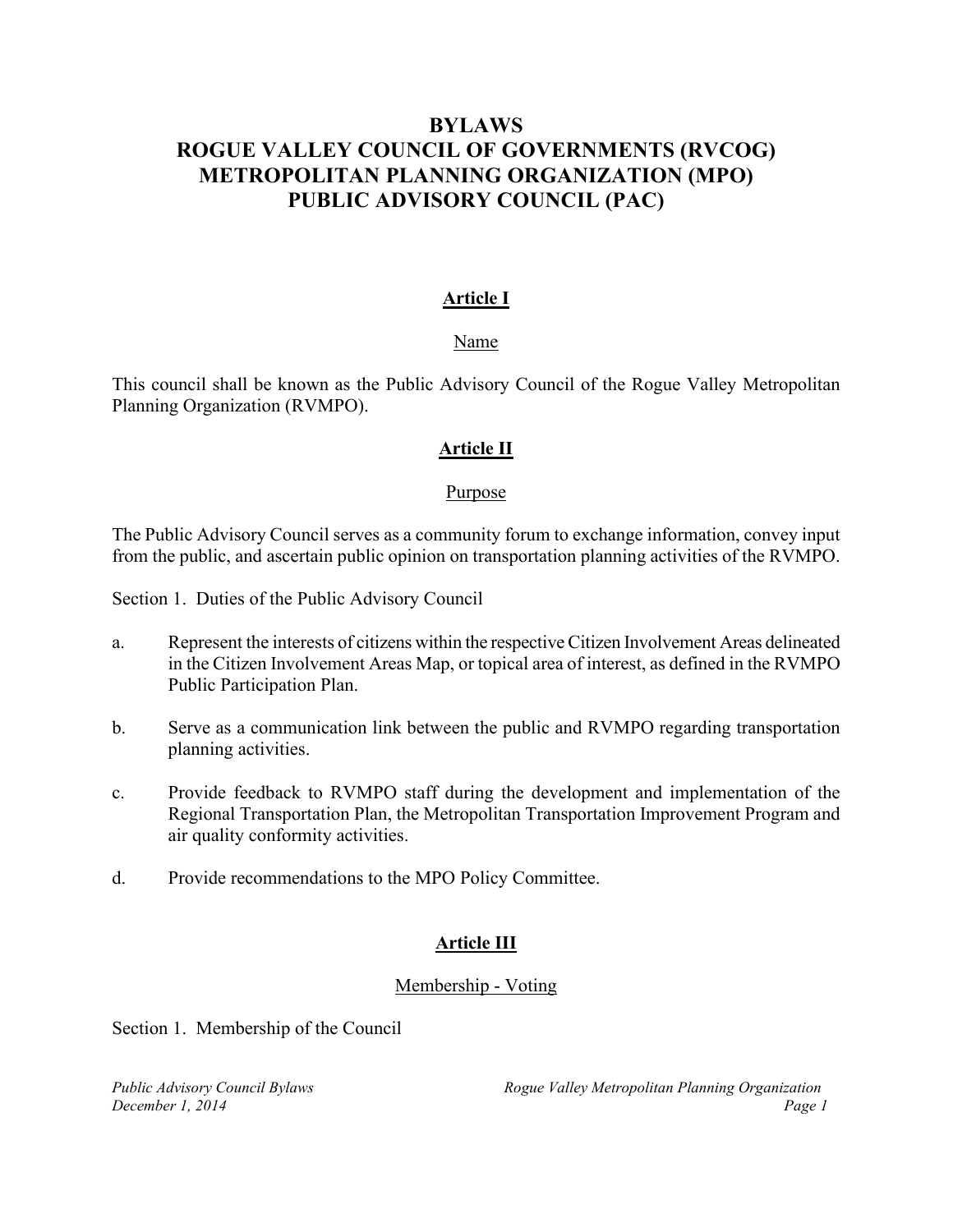- a. The Council consists of representatives from Citizen Involvement Areas within the RVMPO and special interests as delineated in this section. There are nine (9) Citizen Involvement Areas with two (2) members possible from each area, representing a population of up to 25,000. When a Citizen Involvement Area population exceeds 25,000, an additional position shall be created with additional positions upon each incremental population increase of 25,000. Any area with more than the specified number of members as of the date these bylaws are adopted may retain those members until their terms are completed. Seven (7) additional positions are available, one (1) for each of the following special interests: freight industry, mass transit, minority citizens, low-income citizens, senior citizens, public health, and bicycle/pedestrian.
- b. Members of the Council must reside, own property or operate a business within the Citizen Involvement Area that they represent, or within the MPO boundary if representing a special interest group.
- c. Public Advisory Council members will be approved by the MPO Policy Committee.

Section 2. Appointment and Tenure of Council Membership

- a. Vacancies in an office shall be publicly announced. Potential members shall submit a statement of interest, and when more than one citizen applies to serve on the Council, the selection shall be based on maintaining a broad cross section of interests. MPO staff and PAC members may solicit to groups or individuals to fill membership vacancies. Prior to any public announcement of a vacancy, the Council can recommend reappointment of a sitting member.
- b. Selection of council members shall be conducted through RVMPO's established application process, meeting the nondiscrimination requirements of Title VI of the Civil Rights Act of 1964 and Executive Order 12898.
- c. The term of office on the Council shall begin the day the member is appointed and shall continue for two years, except that such term of office shall terminate immediately upon:
	- Relocation outside the RVMPO or outside the Citizen Involvement Area which the member represents; or,
	- Unexcused absence from three regularly scheduled, consecutive meetings.

#### Section 3. Voting Privileges

a. Each member who is present at regular or special meetings shall be entitled to one vote on all issues presented.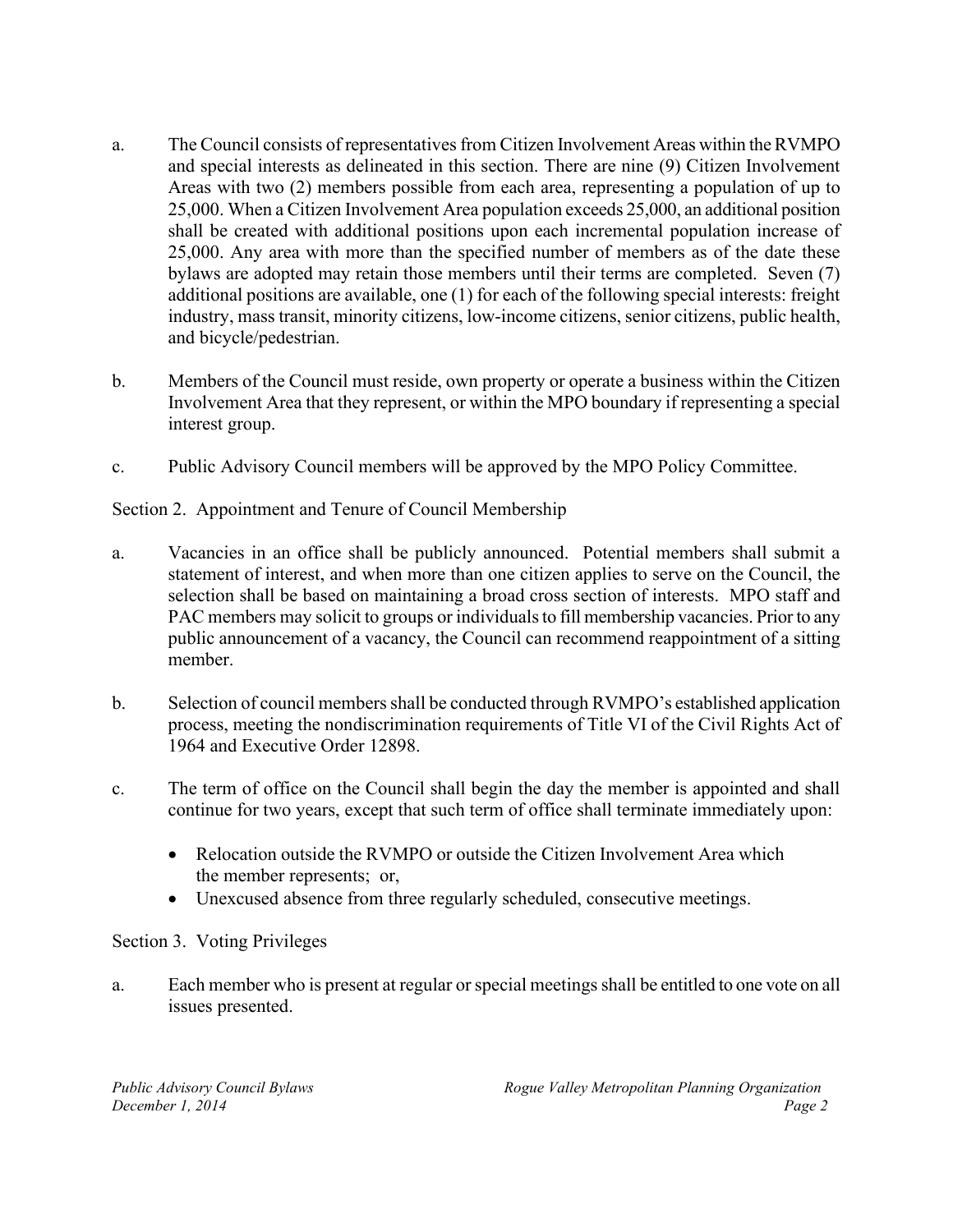#### **Article IV**

#### Meetings

Section 1. Regular Meetings

a. The Council shall hold its regular meeting on the third Tuesday of alternating months. No meeting shall be held during the month of December.

Section 2. Special Meetings

- b. Special meetings may be called by RVMPO's Planning Program Manager's designated staff on seven (7) days notice.
- c. The person calling such special meeting shall fix the time and place for holding of such meeting.

Section 3. Conduct of Meetings

- a. Official action may be taken by the Council when a quorum is present.
- b. A quorum shall exist when a majority of appointed members are present.
- c. The voting on all questions coming before the MPO Public Advisory Council shall be by voice vote and decided by a simple majority of members present. The ayes and nays shall be entered in the minutes of such meeting. If a motion on question fails, deliberation shall continue until a motion or definitive action is offered and passed.

#### **Article V**

#### **Officers and Duties**

Section 1. Officers

a. The officers of the Council shall be a Chair and Vice-Chair to be elected by the Council at the first meeting of the calendar year.

Section 2. Term of Office

a. The officers shall hold office for a period of one (1) year.

Section 3. Duties of Officers